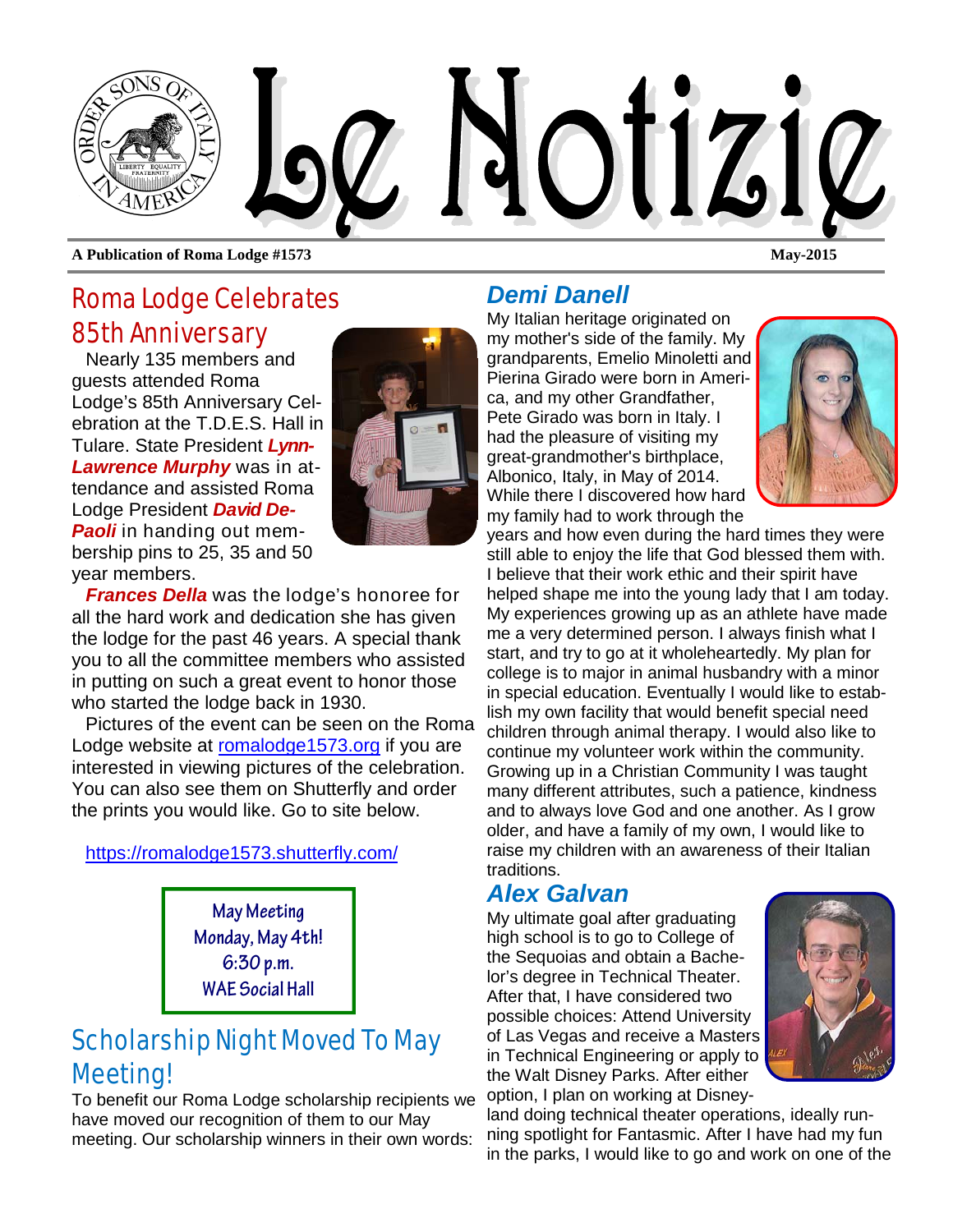Disney Cruise ships doing lighting for their onboard shows. Once I have finished working with Disney, I would like to return back to the Central Valley and work in the Laurence James Williams Theater until I can retire from there.

### *Ashlee Clark*

Life is full of ups and downs, achievements and failures, dreams, goals, adventures, letdowns and wishes, which is what makes life so great. I was born in Visalia, California to two very loving and supportive parents, Cris and Julie Clark. I was told stories over the years of my great-grandparents, Bert and



Mary Berra who started their life together in Porterville, California and worked very hard over the years to create a happy and successful life with the love and support of the Italian society around them. The stories helped me to realize how important it is to work hard in order to have a successful outcome.

Throughout my school years, my parents always reminded me to do my best in school, and stressed the importance to get good grades and to go to college in order to pursue a career I am interested in, whatever it may be. I have maintained my good grades along with a 3.4 GPA throughout my high school career as well as lettering in academics, and it has been worth it. Once I graduate, I plan to start the new chapter of my life at Pikes Peak Community College, where I will focus on my general education classes. Once I have finished my general education, I am considering attending the University of Colorado at Colorado Springs where I will work to pursue a career as an elementary school teacher. A class I am currently taking at my high school gives an insight on what it is like to teach at the elementary level, and my job allows me to occasionally interact with children as well. I have been very fortunate to have several wonderful teachers, who have been willing to help me learn as well as inspire me to become a great teacher just like them.

I believe that I am a worthy student for the Sons of Italy-Roma Lodge Scholarship because I am a hard working student who has achieved respectable academics since freshman year. This scholarship will financially help with attending college in order to practice my future career, and to become successful in the future.

### *Carly Yribarren*

I was born in Visalia and spent most of my childhood on an almond ranch in Tipton, CA. I now live in Tulare. Growing up in Tipton, my family lived next to my Nona, Mary Louise Yribarren. She is Italian and has been involved with the Roma Lodge for over thirty years. My parents are also members of the Lodge.

At school, I have been very involved in clubs, sports, and



community service events. I love to be involved, and it has made a huge impact on my life. Throughout my high & hoot years, I have also held various positions in clubs, along with being active in my community. So far, I have maintained a total GPA of a 4.21 from my freshman to senior year.

After high school, I plan to attend a four-year university. I am not sure where I will be attending this next fall, but I plan to pursue a major in Business. I enjoy staying in touch with the world around me, helping others, and community; therefore, I plan on fulfilling a career that does all of these things. I am a very motivated student, and I always try to succeed in whatever I put my mind to. I have made the best of my high school years, and I am looking forward to college and what the future has to offer.

## *Cydne Anderson*

My great, great uncle Paul Negra was born in Sicily. He migrated to the United States with his family and worked as a sheep rancher in Los Banos. He often spoke of going on a daily trip to sell vegetables with his father when he was a child and meeting Joaquin Murrieta on the highway. Paul and his father thought they were going to be



robbed, but instead, Joaquin bought vegetables from them with a gold piece and then became regular customer. Paul frequently shared this story along with his love for Italy and for his culture. That love has been handed down in my family to this day.

After I graduate from high school, my future aspiration is to attend BIOLA University and to thoroughly develop my speaking skills so that I can be successful in my career. After college, I plan on using my major in communications to become an aid to a congressman or to do public relations work for a non-profit organization. If I work for a congressman, my goal is to complete an internship with Devin Nunes and then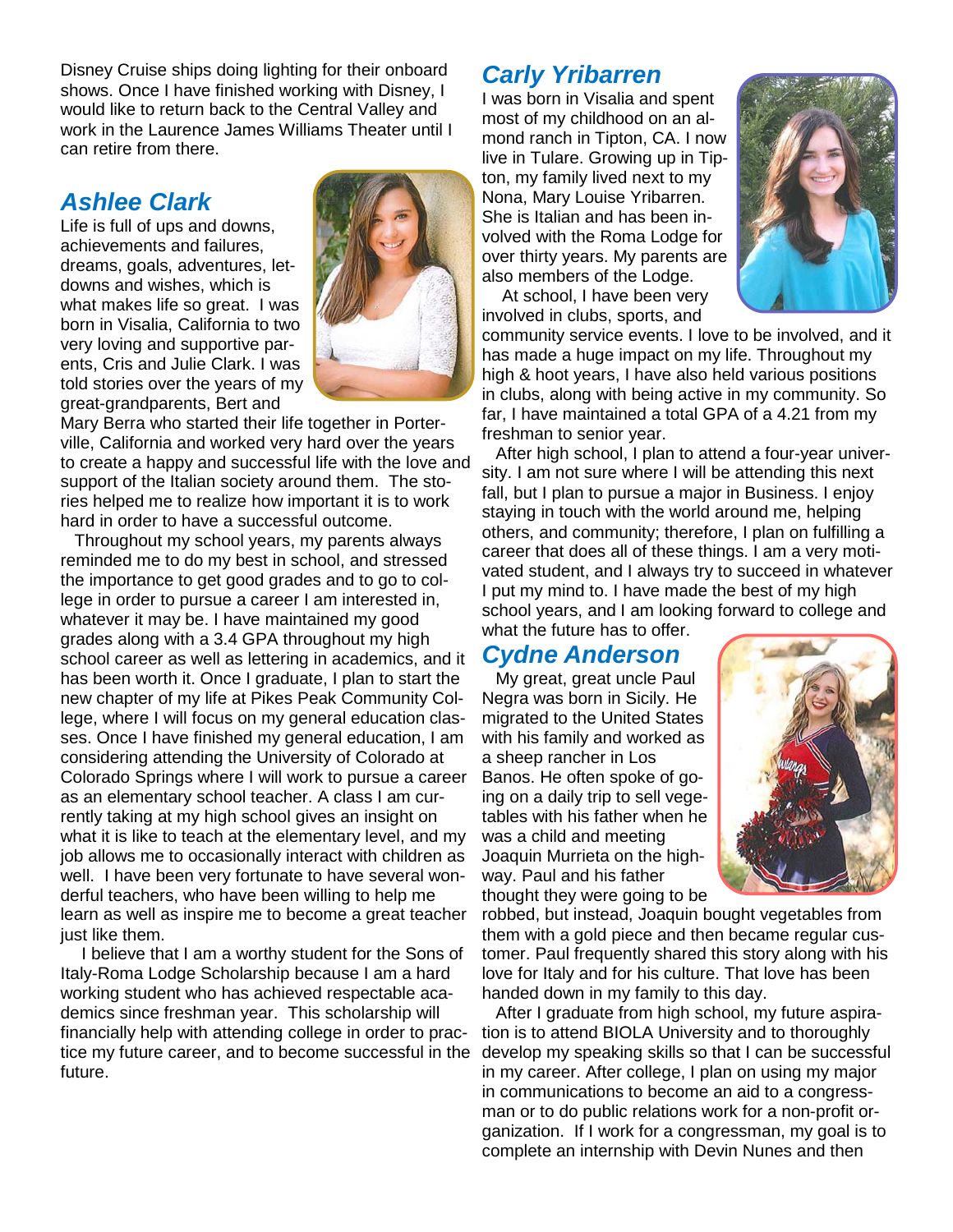#### *(Continued from page 2)*

become his permanent assistant so that I can promote legislation that will help the citizens of the central valley. I would like to become the public relations specialist for a non-profit organization such as UNICEF. As the public relations representative, my goal would be to travel and to educate others about the importance of providing impoverished children with a quality education and proper healthcare.

### *Claire Buzzelli*

It's Eurovision season: my favorite time of the year. My Greek friend and I watch our respective heritages face off in musical form. Somehow the conversation always ends with her reminding me that the Romans' greatest innovations were stolen from the Greeks, to which I respond that they never would have worked had we not improved upon them. She usu-



ally throws in an "At least you're not Turkish" before capitulating.

I was raised with a very strong Italian identity, as my family is extremely proud of the heritage; my mother calls her children her "bambini". I may have not inherited my mother's olive-toned skin, but I'm always eager to tell my friends exactly where it came from.

My parents took me to public lectures at our local community college every once in a while when I was in primary school. It took me some time to build up the tolerance required to sit still and focus on a single topic for hours at a stretch, but I grew to appreciate lectures and concerts rather quickly. And when I first began attending summer semester courses at that community college after my sophomore year in high school, I was struck by the overwhelming realization that I love academia, (especially) lectures and all. I will be a chemical engineering major, a branch of science devoted to the efficient use of materials and energy, which are issues I feel very strongly about. Chemical engineering would position me to work towards solutions to our increased use of scarce materials and production of undesirable byproducts and pollutants. I would prefer to spend more of my early career in a research lab rather than an engineering firm. Eventually, however, I want to return to academia as a professor. For this reason, I plan to pursue my doctorate.

## *Luke Buzzelli*

My Italian heritage is a large part of who I am today. My grandfather had only one son, who in turn, had only one daughter. Given all things traditional, the Buzzelli name would have died. My mom believing, so strongly in



her heritage, asked my father to take her last name, so our family name would remain Buzzelli.

My great-grandmother Matilda returned to Italy to help rebuild her village, which was destroyed in a fire. On the return voyage back to America, Matilda's sister died. This is one of many family stories that remind me of the sacrifice my ancestors endured to become Americans.

My community service started when I was very young. I was so small I had to stand on a chair in the church kitchen to help prepare meals for the homeless. As I have grown in the Cadet program, my service scope has extended to my state and country. I am the first student from Porterville to earn a State Headquarters officer position. Last year was my first year as a state staff officer, as well as the Commander of the 3rd Brigade. This year, I am continuing my responsibilities with my local command while also taking the extra duties of Executive Officer for the State of California.

It is my dream to attend West Point & obtain a graduate degree in science to work for United States Army Medical Research Institute of Infectious Diseases (USAMRIID). If I'm not bestowed the honor of attending West Point, I will obtain my degrees, carry out my mission of joining our Army, and still work for USAMRJJD. Many Americans are placing their lives on the line to keep America safe; I will join them to protect our great country whether my instrument is a microscope or riflescope.

### *Matthew Rhea*

Palermo Sicily was the birthplace of Phillip Cancilla my great grandfather. Born around the year of 1914 he struggled to live during the harsh conditions of World War I. He was poor and fought to find work later in life. He immigrated to New York City. He met and married my Irish great grandmother Alice O'Brien and they moved to Port Hope,